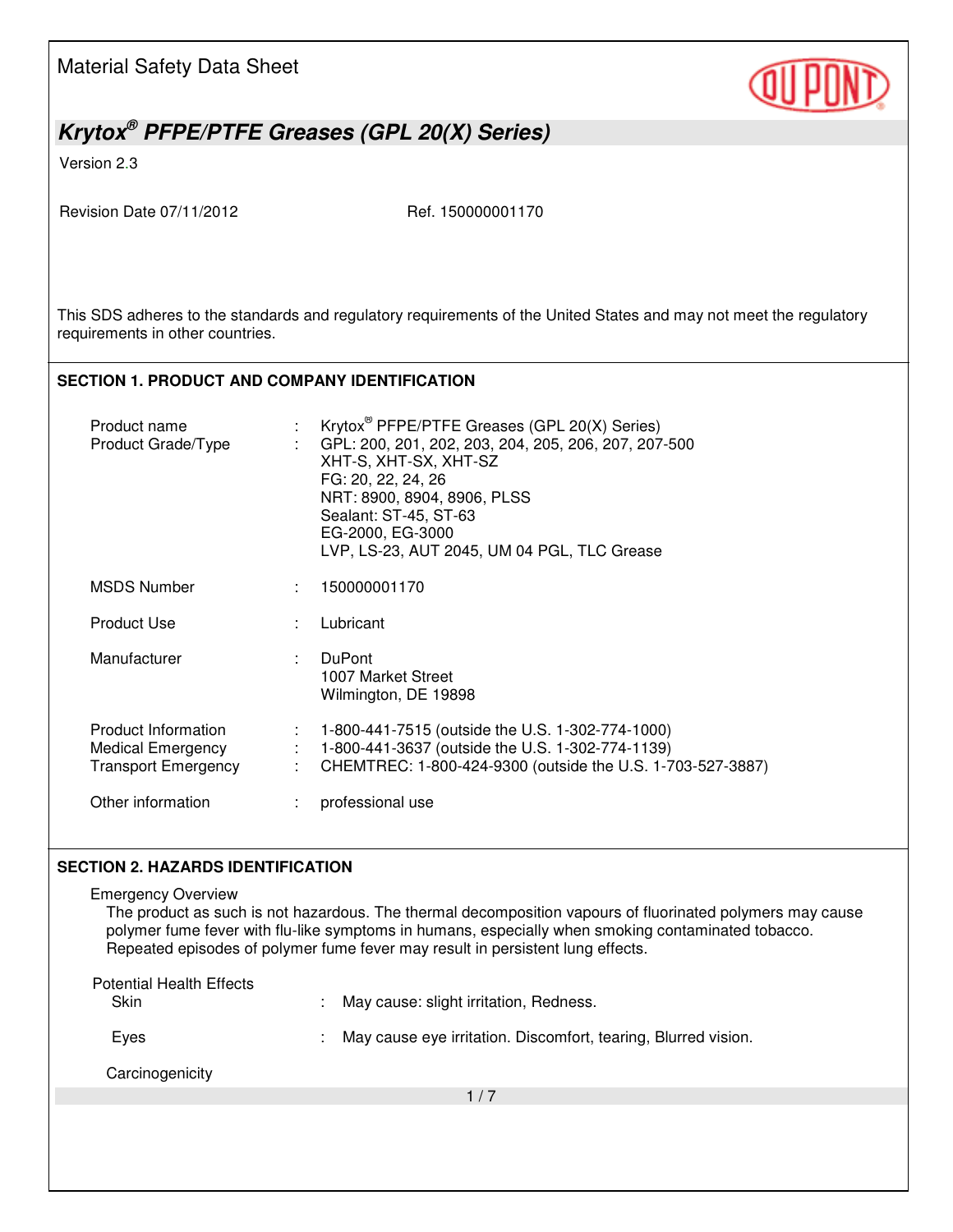Material Safety Data Sheet



## *Krytox® PFPE/PTFE Greases (GPL 20(X) Series)*

Version 2.3

Revision Date 07/11/2012 Ref. 150000001170

None of the components present in this material at concentrations equal to or greater than 0.1% are listed by IARC, NTP, or OSHA, as a carcinogen.

### **SECTION 3. COMPOSITION/INFORMATION ON INGREDIENTS**

| CAS-No. | Concentration |
|---------|---------------|
|         | 55 - 85 %     |
|         | $15 - 45%$    |
|         |               |

| <b>SECTION 4. FIRST AID MEASURES</b>       |                                                                                                                                                    |  |  |  |
|--------------------------------------------|----------------------------------------------------------------------------------------------------------------------------------------------------|--|--|--|
| Skin contact                               | : Wash with water and soap as a precaution.                                                                                                        |  |  |  |
| Eye contact                                | Rinse with plenty of water. If eye irritation persists, consult a specialist.                                                                      |  |  |  |
| Inhalation                                 | Move to fresh air in case of accidental inhalation of fumes from overheating or<br>combustion.                                                     |  |  |  |
| Ingestion                                  | Never give anything by mouth to an unconscious person. DO NOT induce<br>vomiting unless directed to do so by a physician or poison control center. |  |  |  |
| General advice                             | : When symptoms persist or in all cases of doubt seek medical advice.                                                                              |  |  |  |
|                                            |                                                                                                                                                    |  |  |  |
| <b>SECTION 5. FIREFIGHTING MEASURES</b>    |                                                                                                                                                    |  |  |  |
| <b>Flammable Properties</b><br>Flash point | Method: Pensky-Martens closed cup - PMCC<br>does not flash                                                                                         |  |  |  |
|                                            | 2/7                                                                                                                                                |  |  |  |
|                                            |                                                                                                                                                    |  |  |  |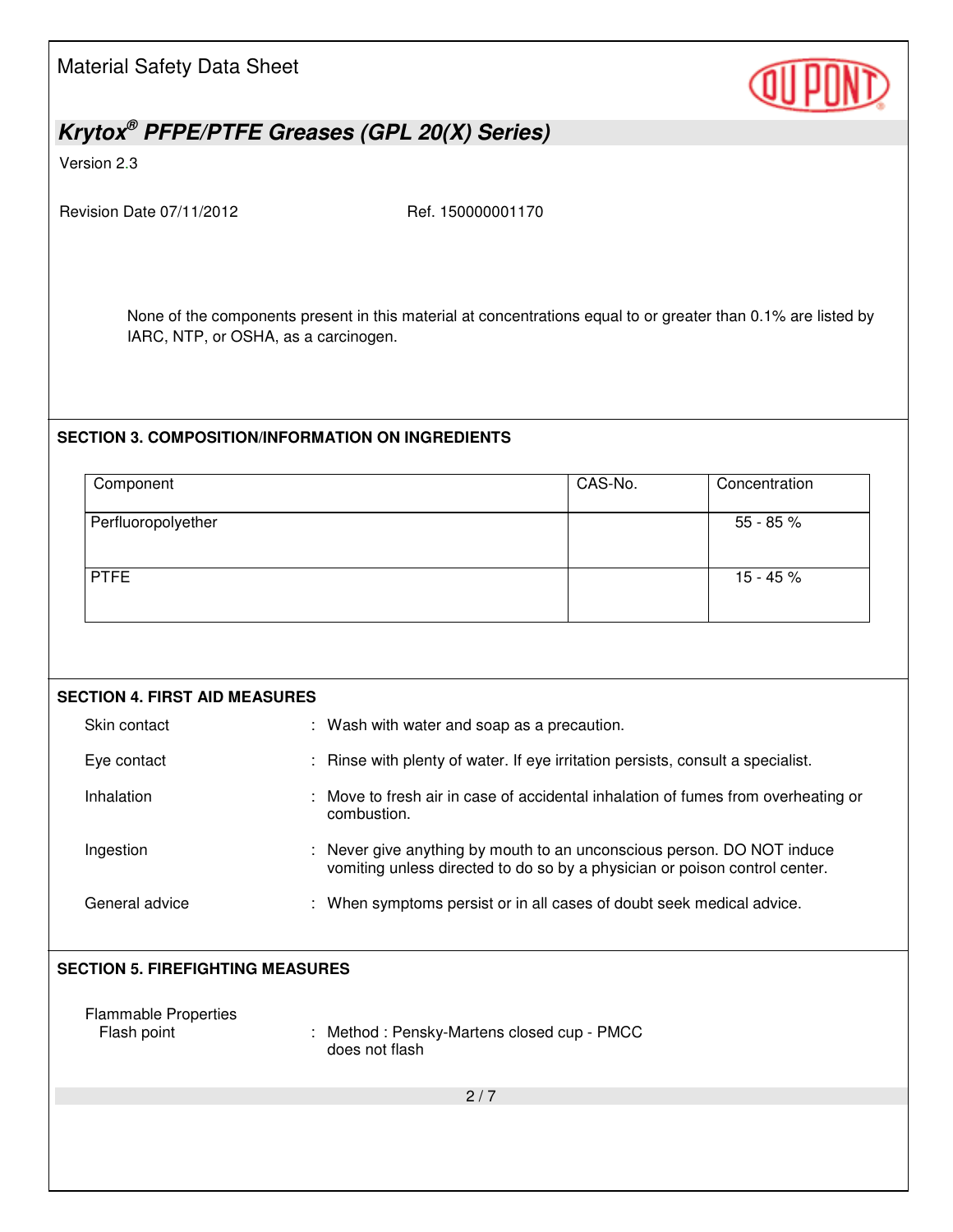Material Safety Data Sheet



## *Krytox® PFPE/PTFE Greases (GPL 20(X) Series)*

Version 2.3

| Revision Date 07/11/2012                      | Ref. 150000001170                                                                                                                                                                                               |  |  |
|-----------------------------------------------|-----------------------------------------------------------------------------------------------------------------------------------------------------------------------------------------------------------------|--|--|
|                                               |                                                                                                                                                                                                                 |  |  |
| Thermal decomposition                         | : $300 \text{ °C} (572 \text{ °F})$                                                                                                                                                                             |  |  |
| Fire and Explosion Hazard                     | : In fire conditions, toxic decomposition products may be formed. (see also<br>section 10)                                                                                                                      |  |  |
| Suitable extinguishing media                  | : The product itself does not burn.                                                                                                                                                                             |  |  |
|                                               | Use extinguishing measures that are appropriate to local circumstances and<br>the surrounding environment.                                                                                                      |  |  |
| <b>Firefighting Instructions</b>              | : Wear self-contained breathing apparatus (SCBA). Wear suitable protective<br>equipment.<br>Standard procedure for chemical fires.                                                                              |  |  |
|                                               |                                                                                                                                                                                                                 |  |  |
| <b>SECTION 6. ACCIDENTAL RELEASE MEASURES</b> | NOTE: Review FIRE FIGHTING MEASURES and HANDLING (PERSONNEL) sections before proceeding with clean-<br>up. Use appropriate PERSONAL PROTECTIVE EQUIPMENT during clean-up.                                       |  |  |
| Safeguards (Personnel)                        | : Refer to protective measures listed in sections 7 and 8.                                                                                                                                                      |  |  |
| Spill Cleanup                                 | : Shovel into suitable container for disposal.                                                                                                                                                                  |  |  |
| <b>Accidental Release Measures</b>            | : Prevent material from entering sewers, waterways, or low areas.                                                                                                                                               |  |  |
|                                               |                                                                                                                                                                                                                 |  |  |
| <b>SECTION 7. HANDLING AND STORAGE</b>        |                                                                                                                                                                                                                 |  |  |
| Handling (Personnel)                          | : Avoid breathing vapors from overheated material. Do not store or consume<br>food, drink or tobacco in areas where they may become contaminated with<br>this material.<br>General industrial hygiene practice. |  |  |
| Storage                                       | No special storage conditions required. Keep container closed to prevent<br>contamination.<br>No decomposition if stored and applied as directed.                                                               |  |  |
|                                               | 3/7                                                                                                                                                                                                             |  |  |
|                                               |                                                                                                                                                                                                                 |  |  |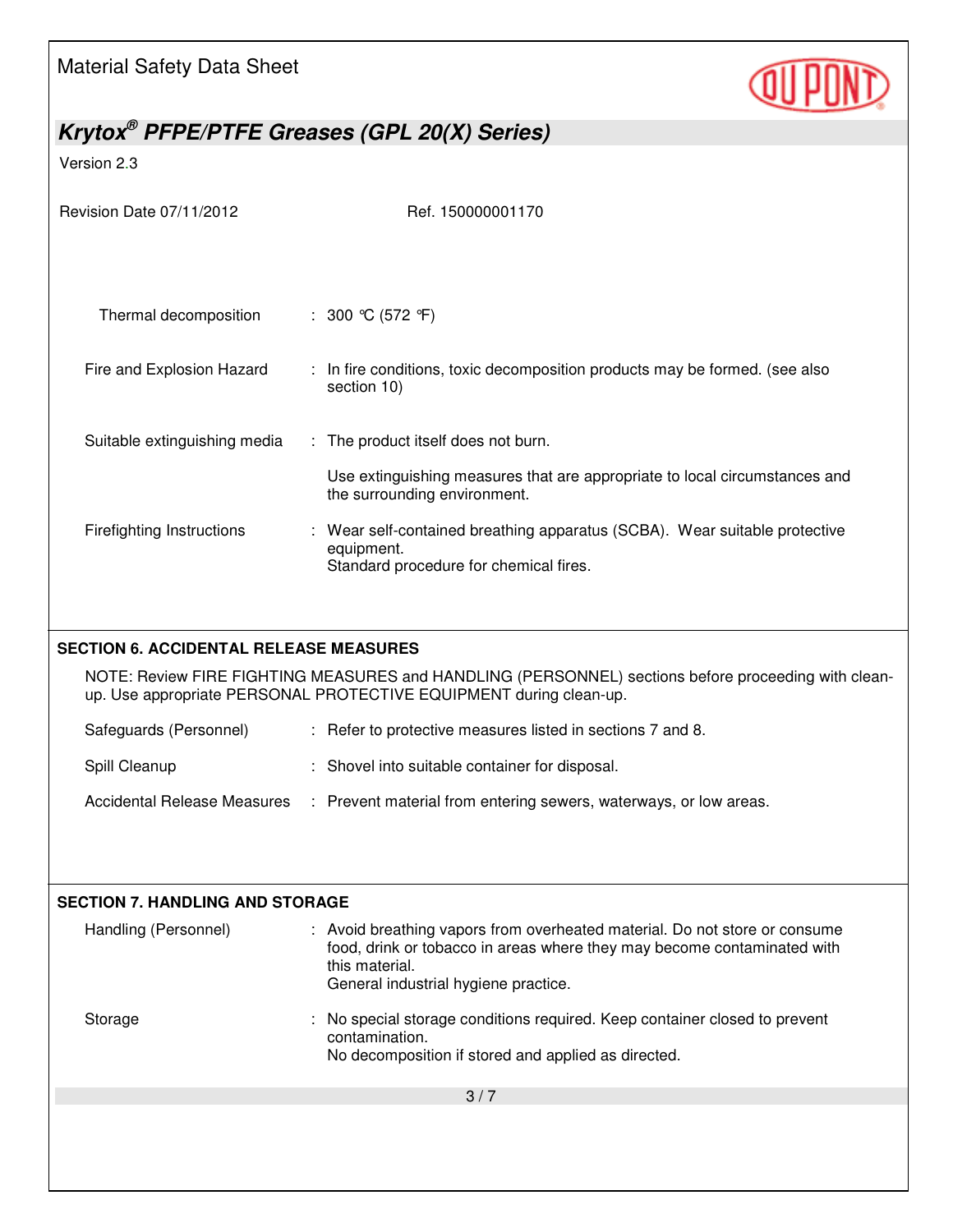Material Safety Data Sheet *Krytox® PFPE/PTFE Greases (GPL 20(X) Series)*  Version 2.3 Revision Date 07/11/2012 Ref. 150000001170 4 / 7 **SECTION 8. EXPOSURE CONTROLS/PERSONAL PROTECTION**  Engineering controls : In the event that the polymer is heated above 260 °C (500 °F), local ventilation should be used to avoid exposure to fumes. Personal protective equipment Respiratory protection : No personal respiratory protective equipment normally required. In the case of hazardous fumes caused by overheating, wear self-contained breathing apparatus. Hand protection : Additional protection: No particular glove type is recommended, but nitrile may used. Eye protection : Safety glasses Skin and body protection : No PPE is specified however, avoid contact with skin, eyes, and clothing. Preventive skin protection Exposure Guidelines Exposure Limit Values None established. **SECTION 9. PHYSICAL AND CHEMICAL PROPERTIES**  Form : grease : grease Color : white Odor : none : none pH : neutral Melting point/range : 320 °C (608 °F)<br>
Specific gravity : 1.89 - 1.93 at 24 : 1.89 - 1.93 at 24 °C (75 °F)<br>: insoluble Water solubility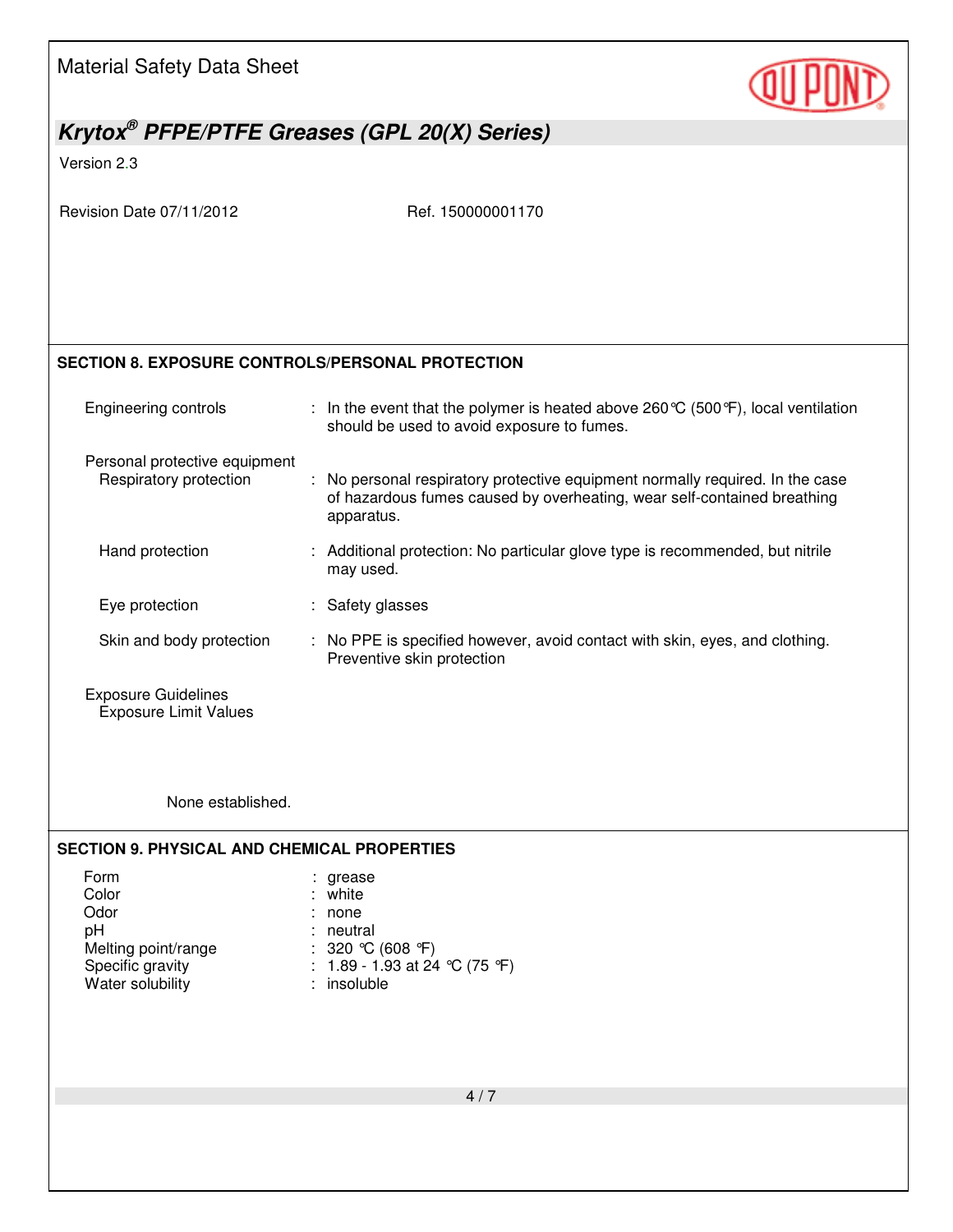|                    | <b>Material Safety Data Sheet</b>                                    |                                                                                                                                 |  |
|--------------------|----------------------------------------------------------------------|---------------------------------------------------------------------------------------------------------------------------------|--|
|                    |                                                                      | Krytox <sup>®</sup> PFPE/PTFE Greases (GPL 20(X) Series)                                                                        |  |
| Version 2.3        |                                                                      |                                                                                                                                 |  |
|                    | Revision Date 07/11/2012                                             | Ref. 150000001170                                                                                                               |  |
|                    | <b>SECTION 10. STABILITY AND REACTIVITY</b>                          |                                                                                                                                 |  |
| Stability          |                                                                      | : Stable under recommended storage conditions.                                                                                  |  |
|                    | Conditions to avoid                                                  | : Decomposition temperature 260 °C (500 °F)                                                                                     |  |
| products           | Hazardous decomposition                                              | : Hazardous thermal decomposition products: Fluorinated compounds                                                               |  |
|                    | <b>SECTION 11. TOXICOLOGICAL INFORMATION</b>                         |                                                                                                                                 |  |
|                    | Krytox <sup>®</sup> PFPE/PTFE Greases (GPL 20(X) Series)<br>Oral ALD | $> 11,000$ mg/kg, rat                                                                                                           |  |
|                    | Skin irritation                                                      | slight irritation, rabbit                                                                                                       |  |
|                    | Eye irritation                                                       | slight irritation, rabbit                                                                                                       |  |
|                    | Sensitisation                                                        | Animal test did not cause sensitization by skin contact., guinea pig                                                            |  |
| Perfluoropolyether | Further information                                                  | The substance is a polymer and is not expected to produce toxic<br>effects.                                                     |  |
| <b>PTFE</b>        | Further information                                                  | The substance is a polymer and is not expected to produce toxic<br>effects.                                                     |  |
|                    |                                                                      |                                                                                                                                 |  |
|                    | <b>SECTION 12. ECOLOGICAL INFORMATION</b>                            |                                                                                                                                 |  |
| Perfluoropolyether | <b>Aquatic Toxicity</b><br>96 h LC50                                 | Oncorhynchus mykiss (rainbow trout) > 1,000 mg/l<br>The substance is a polymer and is not expected to produce toxic<br>effects. |  |
|                    | 48 h EC50                                                            | Daphnia magna (Water flea) > 1,000 mg/l                                                                                         |  |
| <b>PTFE</b>        |                                                                      |                                                                                                                                 |  |
|                    |                                                                      | 5/7                                                                                                                             |  |
|                    |                                                                      |                                                                                                                                 |  |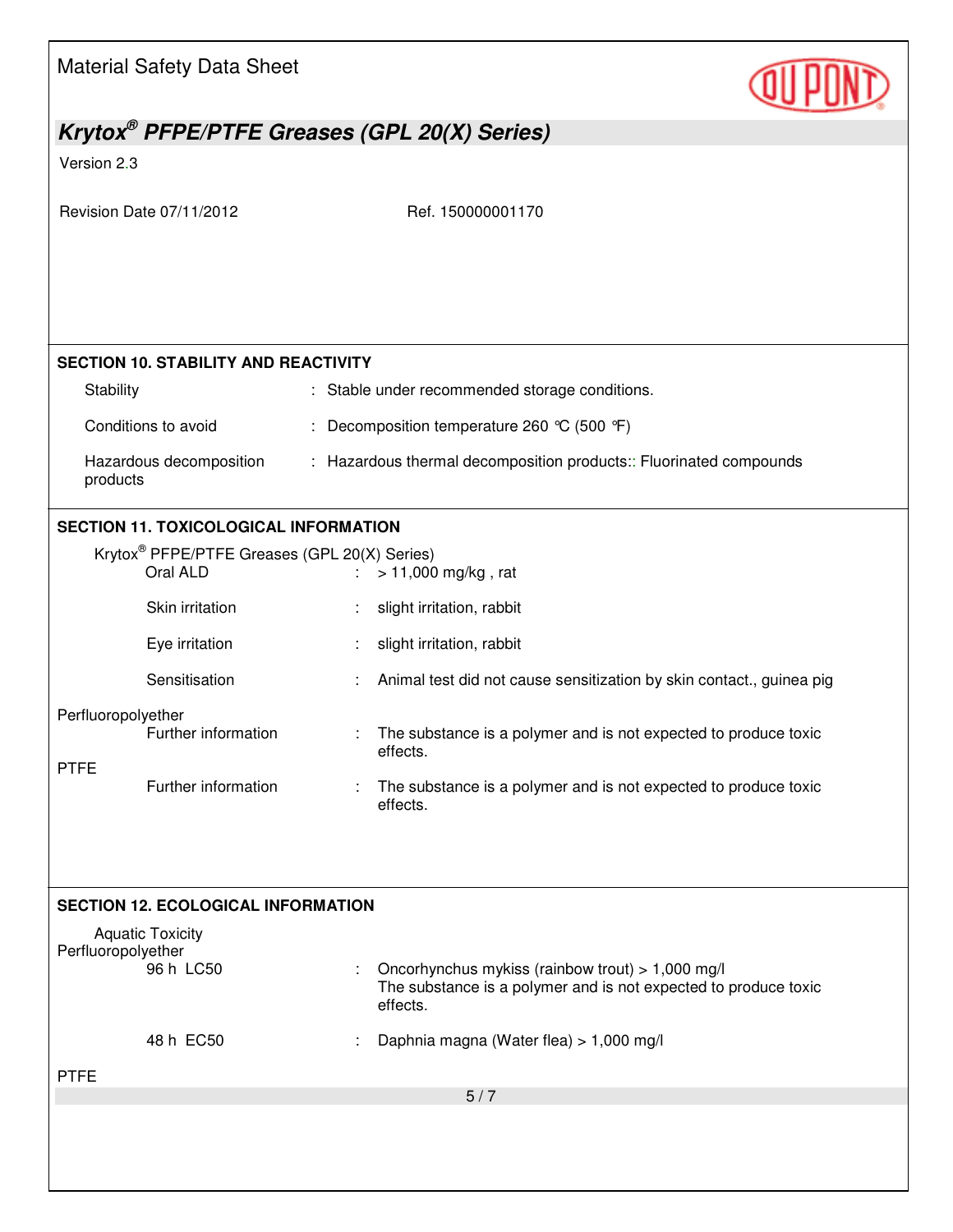| <b>Material Safety Data Sheet</b>                                            |                                                                                                                                             |  |  |  |
|------------------------------------------------------------------------------|---------------------------------------------------------------------------------------------------------------------------------------------|--|--|--|
| Krytox <sup>®</sup> PFPE/PTFE Greases (GPL 20(X) Series)                     |                                                                                                                                             |  |  |  |
| Version 2.3                                                                  |                                                                                                                                             |  |  |  |
|                                                                              |                                                                                                                                             |  |  |  |
| Revision Date 07/11/2012                                                     | Ref. 150000001170                                                                                                                           |  |  |  |
|                                                                              |                                                                                                                                             |  |  |  |
|                                                                              | The substance is a polymer and is not expected to produce toxic<br>effects.                                                                 |  |  |  |
| <b>Environmental Fate</b>                                                    |                                                                                                                                             |  |  |  |
| Krytox <sup>®</sup> PFPE/PTFE Greases (GPL 20(X) Series)<br>Biodegradability | Not readily biodegradable.                                                                                                                  |  |  |  |
|                                                                              | Additional ecological information : No data is available on the product itself.                                                             |  |  |  |
|                                                                              |                                                                                                                                             |  |  |  |
|                                                                              |                                                                                                                                             |  |  |  |
| <b>SECTION 13. DISPOSAL CONSIDERATIONS</b>                                   |                                                                                                                                             |  |  |  |
| <b>Waste Disposal</b>                                                        | : In accordance with local and national regulations.                                                                                        |  |  |  |
| <b>Environmental Hazards</b>                                                 | : Dispose of container properly.<br>If recycling is not practicable, dispose of in compliance with local regulations.                       |  |  |  |
|                                                                              |                                                                                                                                             |  |  |  |
| <b>SECTION 14. TRANSPORT INFORMATION</b>                                     |                                                                                                                                             |  |  |  |
|                                                                              |                                                                                                                                             |  |  |  |
|                                                                              |                                                                                                                                             |  |  |  |
|                                                                              | Not classified as dangerous in the meaning of transport regulations.                                                                        |  |  |  |
|                                                                              |                                                                                                                                             |  |  |  |
|                                                                              |                                                                                                                                             |  |  |  |
| <b>SECTION 15. REGULATORY INFORMATION</b>                                    |                                                                                                                                             |  |  |  |
|                                                                              |                                                                                                                                             |  |  |  |
| <b>TSCA</b>                                                                  | : On the inventory, or in compliance with the inventory                                                                                     |  |  |  |
|                                                                              |                                                                                                                                             |  |  |  |
| <b>SECTION 16. OTHER INFORMATION</b>                                         |                                                                                                                                             |  |  |  |
| Restrictions for use                                                         | Do not use DuPont materials in medical applications involving implantation                                                                  |  |  |  |
|                                                                              | in the human body or contact with internal body fluids or tissues unless the                                                                |  |  |  |
|                                                                              | material has been provided from DuPont under a written contract that is<br>consistent with DuPont policy regarding medical applications and |  |  |  |
|                                                                              | expressly acknowledges the contemplated use. For further information,<br>6/7                                                                |  |  |  |
|                                                                              |                                                                                                                                             |  |  |  |
|                                                                              |                                                                                                                                             |  |  |  |
|                                                                              |                                                                                                                                             |  |  |  |